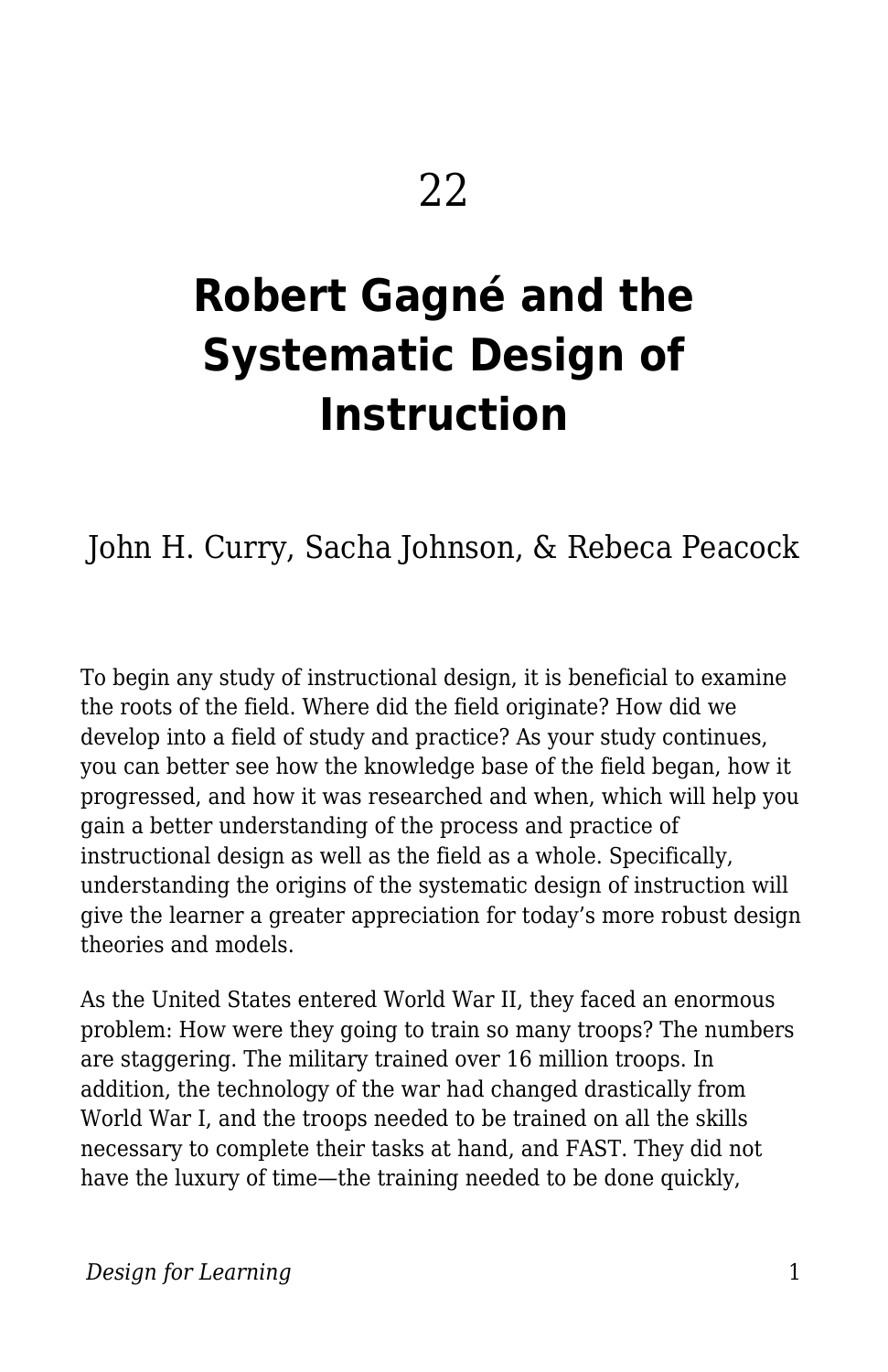effectively, and efficiently.

After the war ended, cognitive psychologists, many of whom had served in World War II themselves, began studying how to apply the training lessons from the war to other instructional settings to help people learn better. Combining the work of those researchers, the systematic instructional design process was born.

# **Gagné's Conditions of Learning**



#### **Conditions of Learning**

Robert Gagné was working on his Ph.D. in Psychology when World War II began. While assigned to Psychological Research Unit No. 1, he administered scoring and aptitude tests to select aviation cadets. After the War, Gagné joined the Air Force Personnel and Training Research Center where he directed the Perceptual and Motor Skills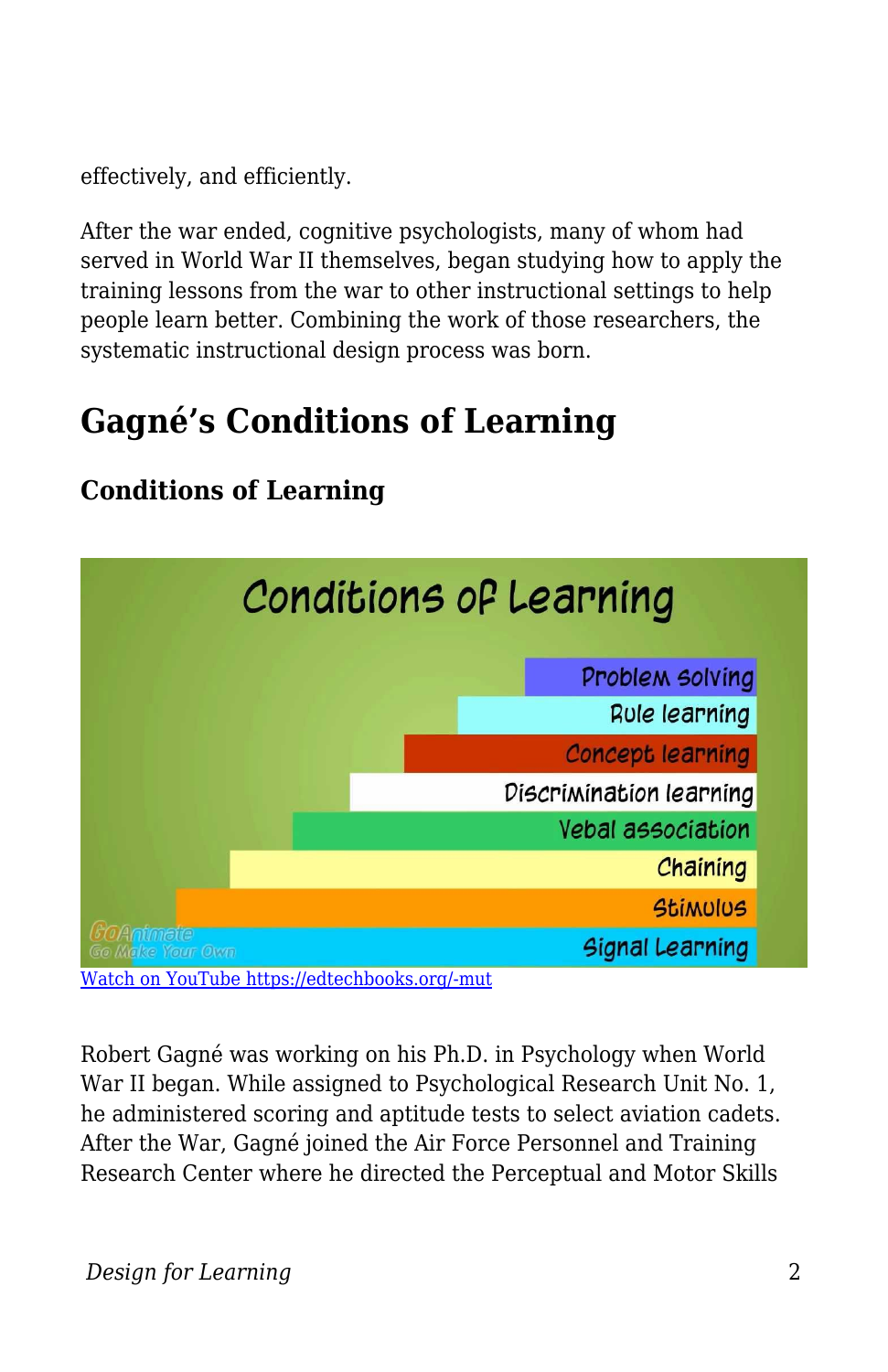Laboratory. He held multiple academic positions throughout his career, ranging from the Connecticut College for Women to Princeton to Florida State University. His experiences in the military and training there guided much of his research. In 1959, he participated in the prestigious Woods Hole Conference, a gathering of outstanding educators, psychologists, mathematicians and other scientists from the United States in response to the Soviet Union launching the Sputnik satellite. The results of the conference were published in Bruner's The Process of Education (1961). Four years later, Gagné published The Conditions of Learning (1965).

#### **Taxonomy of Learning Outcomes**

Gagné posited that not all learning is equal and each distinct learning domain should be presented and assessed differently. Therefore, as an instructional designer one of the first tasks is to determine which learning domain applies to the content. The theoretical basis behind the [Conditions of Learning](https://youtu.be/FgDcUnObLqI) is that learning outcomes can be broken down into five different domains: verbal information, cognitive strategies, motor skills, attitudes, and intellectual skills (see Figure 1).

#### **Figure 1**

*Gagné's Domains of Learning*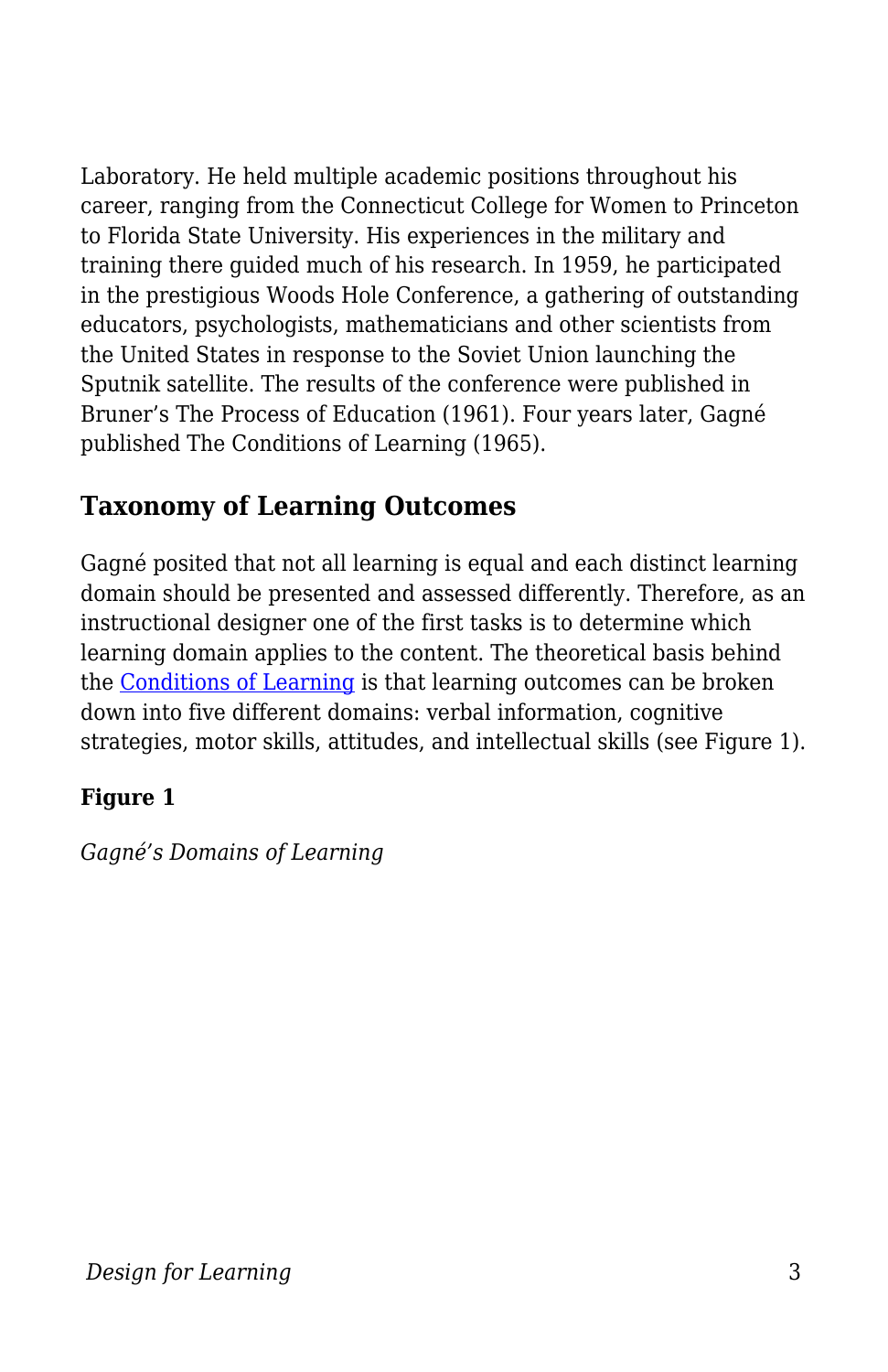

Verbal information includes basic labels and facts (e.g. names of people, places, objects, or events) as well as bodies of knowledge (e.g. paraphrasing of ideas or rules and regulations). Cognitive strategies are internal processes where the learner can control his/her own way of thinking such as creating mental models or self-evaluating study skills. Motor skills require bodily movement such as throwing a ball, tying a shoelace, or using a saw. Attitude is a state that affects a learner's action towards an event, person, or object. For example, appreciating a selection of music or writing a letter to the editor. Intellectual skills have their own hierarchical structure within the Gagné taxonomy and are broken down into discrimination, concrete concepts, rule using, and problem solving. Discrimination is when the learner can identify differences between inputs or members of a particular class and respond appropriately to each. For example, distinguishing when to use a Phillips-head or a flat-head screwdriver. Concrete concepts are the opposite of discrimination because they entail responding the same way to all members of a class or events.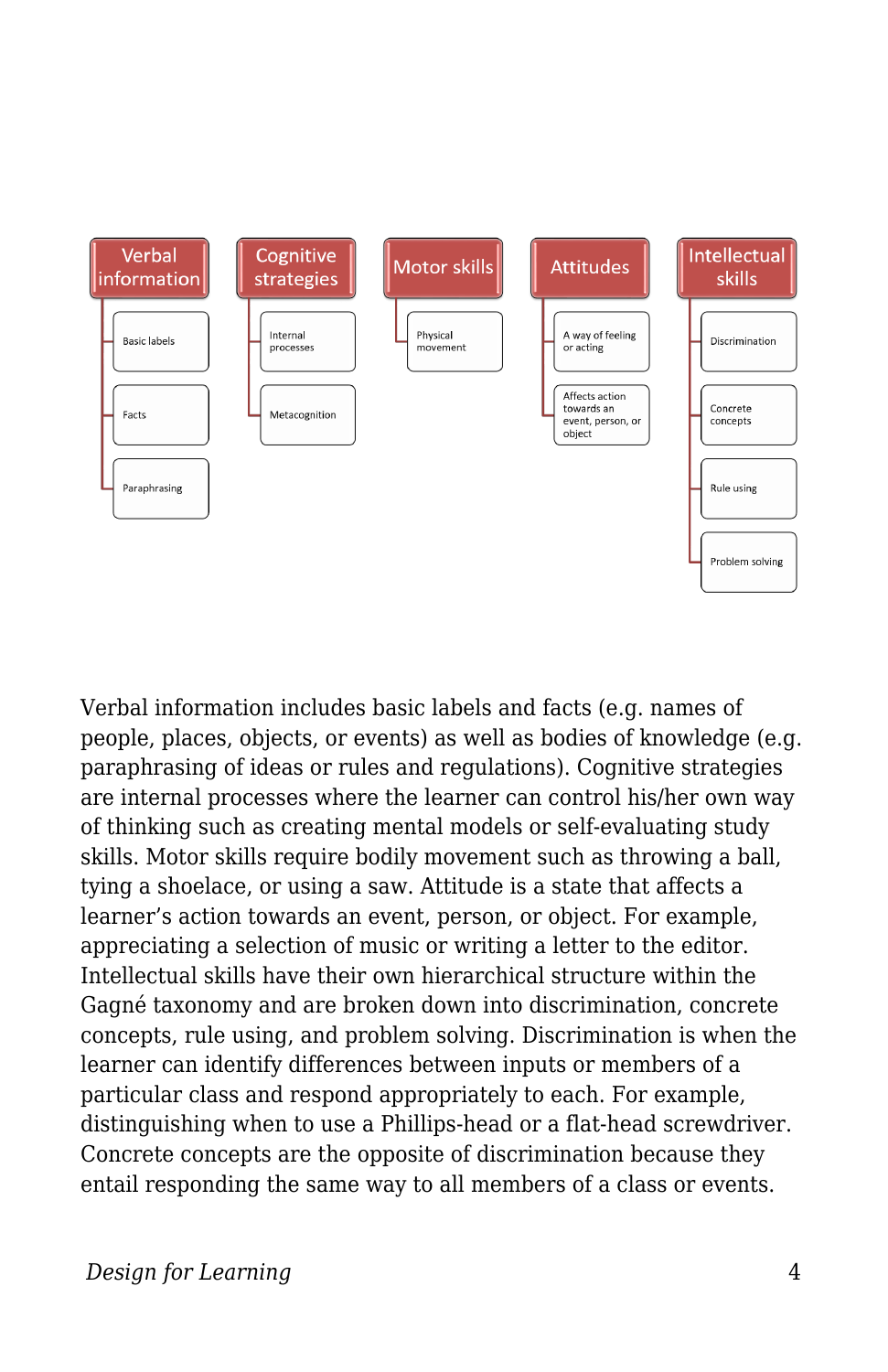An example would be classifying music as pop, country, or classical. Rule using is applying a rule to a given situation or condition. A learner will need to relate two or more simpler concepts, as a rule states the relationship among concepts. In many cases, it is helpful to think of these as "if-then" statements. For example, "if the tire is flat, then I either need to put air in the tire or change the flat tire." Finally, problem solving is combining lower-level rules and applying them to previously unencountered situations. This could include generating new rules through trial and error until a problem is solved.

#### **Nine Events of Instruction**

Beyond his assertion that not all learning is equal, Gagné also theorized an effective learning process consisting of nine separate and distinct steps or events (see Figure 2). These events build naturally upon each other and improve the communication supporting the learning process. The events facilitate learner engagement as well as retention of the content being presented. For an instructional designer, they provide a framework or outline to structure the delivery of instructional content.

#### **Figure 2**

*Gagné's Nine Events of Instruction*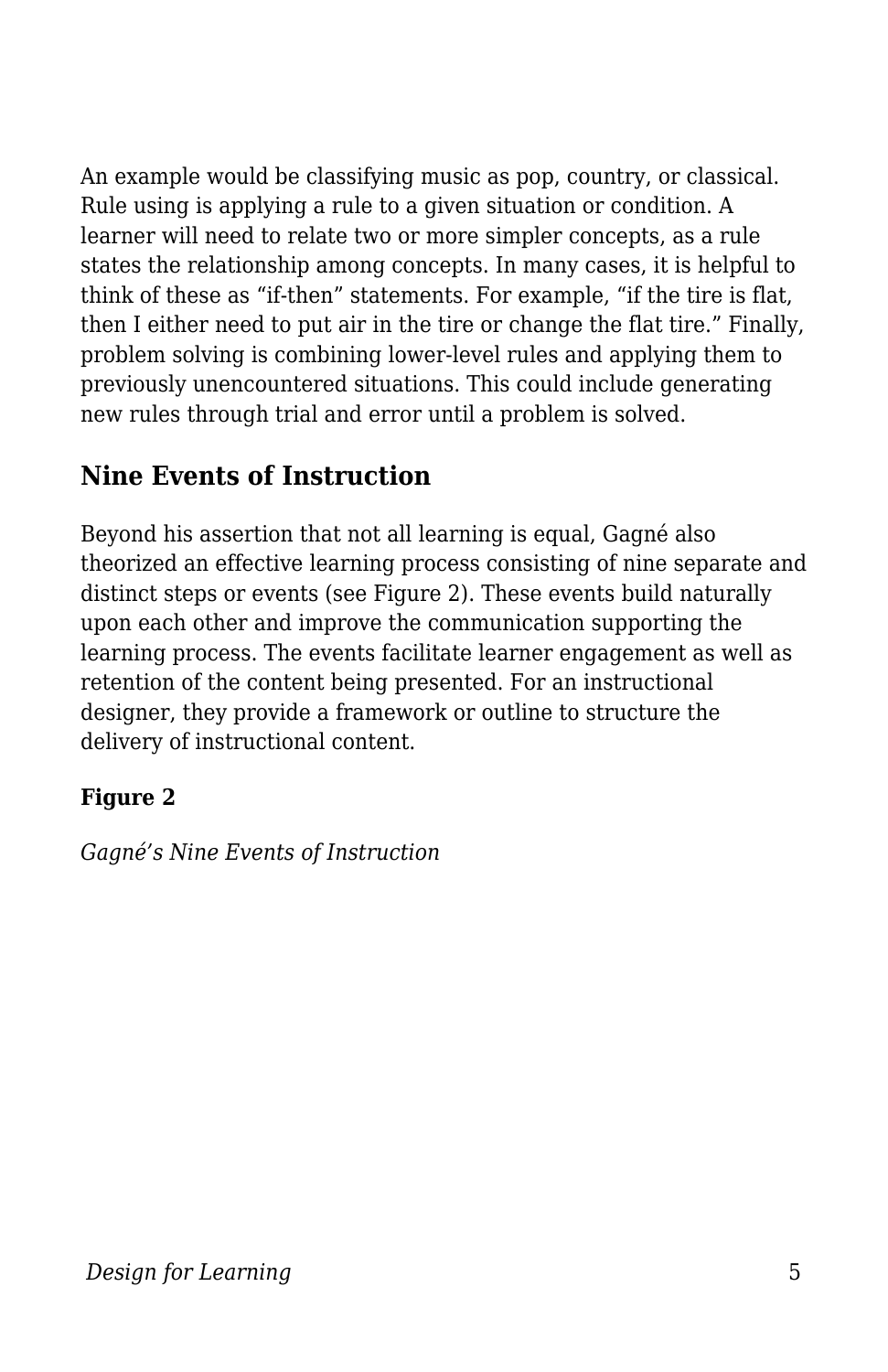

**Event one: Gain attention**. Before learning can happen, the learners must be engaged. To gain the learners' attention, any number of strategies can be employed. It could be as simple as turning the lights on and off, the teacher counting down, or the teacher clapping three times. Other options could include a discussion prompt, showing a video, or discussing current events.

**Event two: Inform learners of objective**. Once learners are engaged, they are informed of the objective of the instruction, which gives learners a road map to the instruction. It allows them to actively navigate the instruction and know where they are supposed to end up. This could be written on a whiteboard in front of the class, highlighted on materials, spoken verbally, or posted clearly in an online context.

**Event three: Stimulate recall of prior learning**. Stimulating recall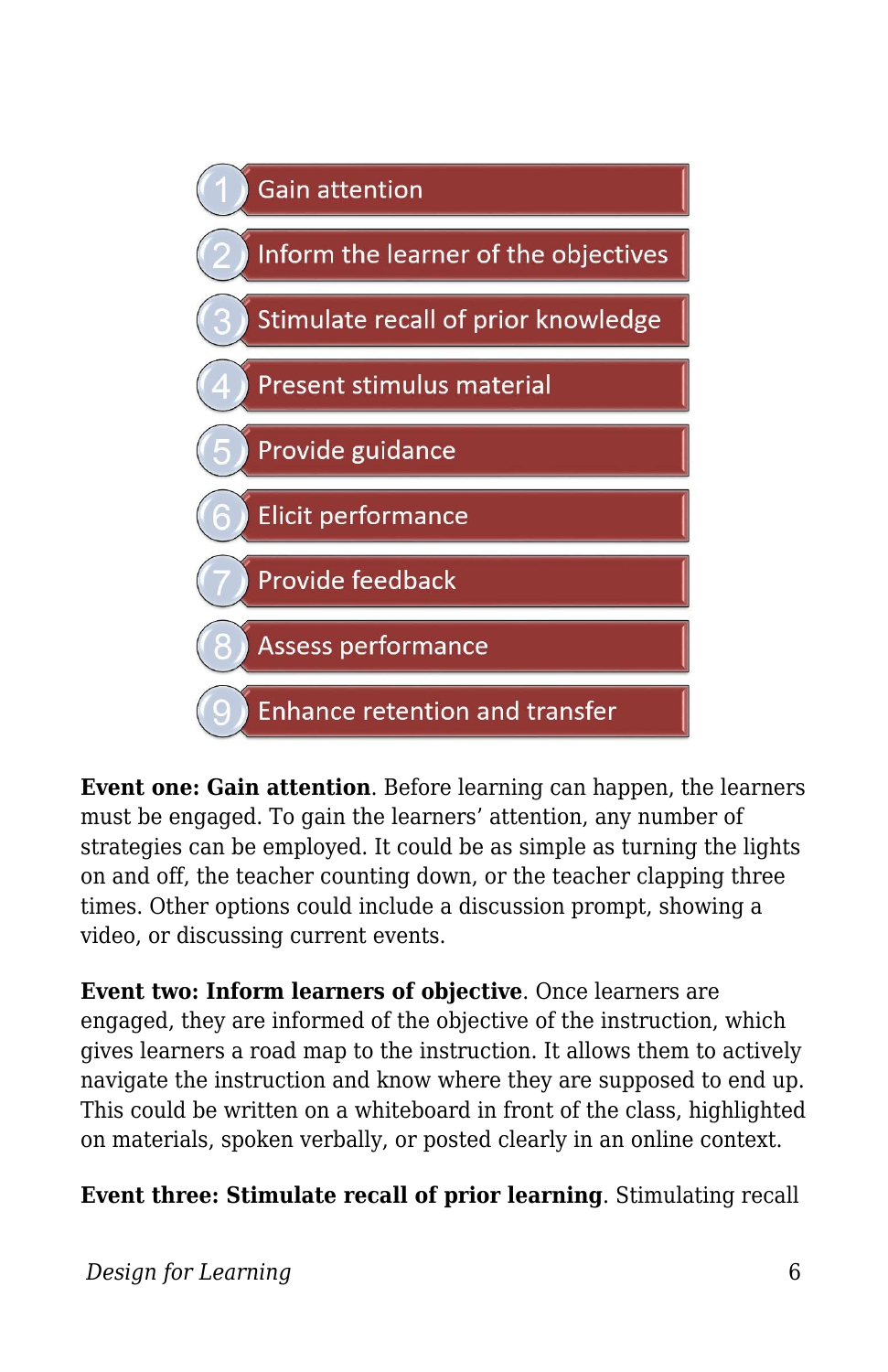of prior learning allows learners to build upon previous content covered or skills acquired. This can be done by referring to previous instruction, using polls to determine previous content understanding (and then discussing the results), or by using a discussion on previous topics as a segue between previous content and new content.

**Event four: Present the stimulus material**. Presenting the stimulus material is simply where the instructor presents new content. According to Gagné, this presentation should vary depending on the domain of learning corresponding to the new content.

**Event five: Provide learner guidance**. Providing learner guidance entails giving learners the scaffolding and tools needed to be successful in the learning context. Instructors can provide detailed rubrics or give clear instruction on expectations for the learning context and the timeline for completion.

**Event six: Elicit performance**. Eliciting performance allows learners to apply the knowledge or skills learned before being formally assessed. It allows learners to practice without penalty and receive further instruction, remediation, or clarification needed to be successful.

**Event seven: Provide feedback**. Hand in hand with eliciting performance in a practice setting, the instructor provides feedback to further assist learners' content or skill mastery.

**Event eight: Assess performance**. Following the opportunity to practice the new knowledge or skill (events five, six, and seven), learner performance is assessed. It is imperative that the performance be assessed in a manner consistent with its domain of learning. For example, verbal knowledge can be assessed using traditional fact tests or with rote memorization, but motor skills must be assessed by having the learner demonstrate the skill.

**Event nine: Enhance retention and transfer**. Enhancing retention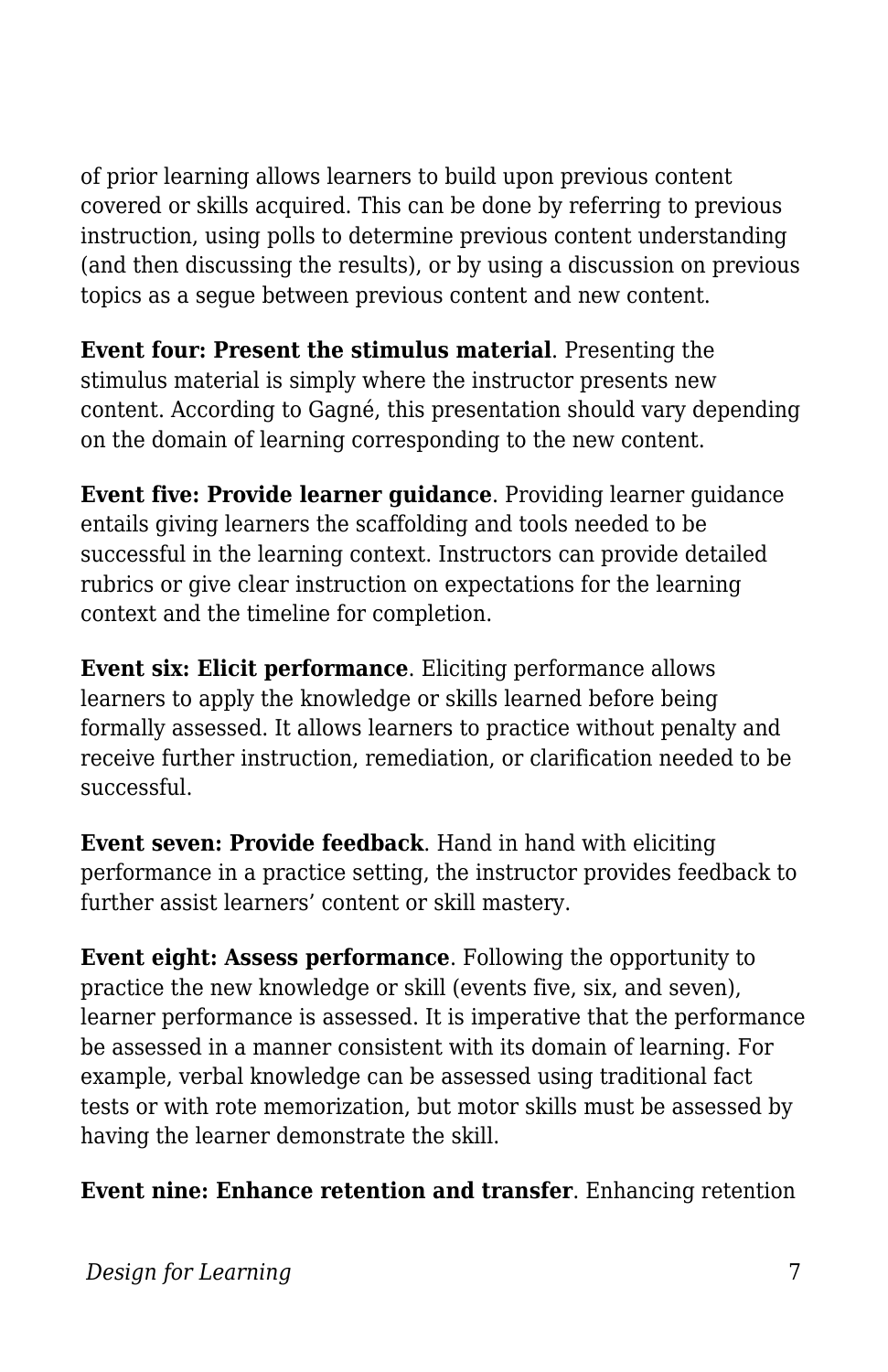and transfer gives the learner the opportunity to apply the skill or knowledge to a previously unencountered situation or to personal contexts. For example, using class discussion, designing projects, or by writing essays.

#### **The Nine Events: Explained by Training Cats**



[Watch on YouTube https://edtechbooks.org/-mHRc](https://www.youtube.com/embed/8-cmd0lGqro?autoplay=1&rel=0&showinfo=0&modestbranding=1)

#### **Gagné's Impact on Instructional Design**

The impact Robert Gagné had on the field of instructional design cannot be understated. For example, from his initial work we can trace the evolution of the domains of learning from the Conditions of Learning through other theories such as [Merrill's Component Display](https://mdavidmerrill.wordpress.com/publications/Component%20Display%20Theory/) [Theory](https://mdavidmerrill.wordpress.com/publications/Component%20Display%20Theory/) (1994), to [Smith and Ragan's Instructional Design Theory](https://www.calvin.edu/~dsc8/documents/ID-Process.pdf) (1992), to van Merrienboer's complex cognitive skills in the [4C/ID](https://www.4cid.org/about-4cid) [model of instructional design](https://www.4cid.org/about-4cid) (1997). Beyond that, Gagné's Nine Events of Instruction also paved the way for a systematic process for designing instruction. For the first time, those designing instruction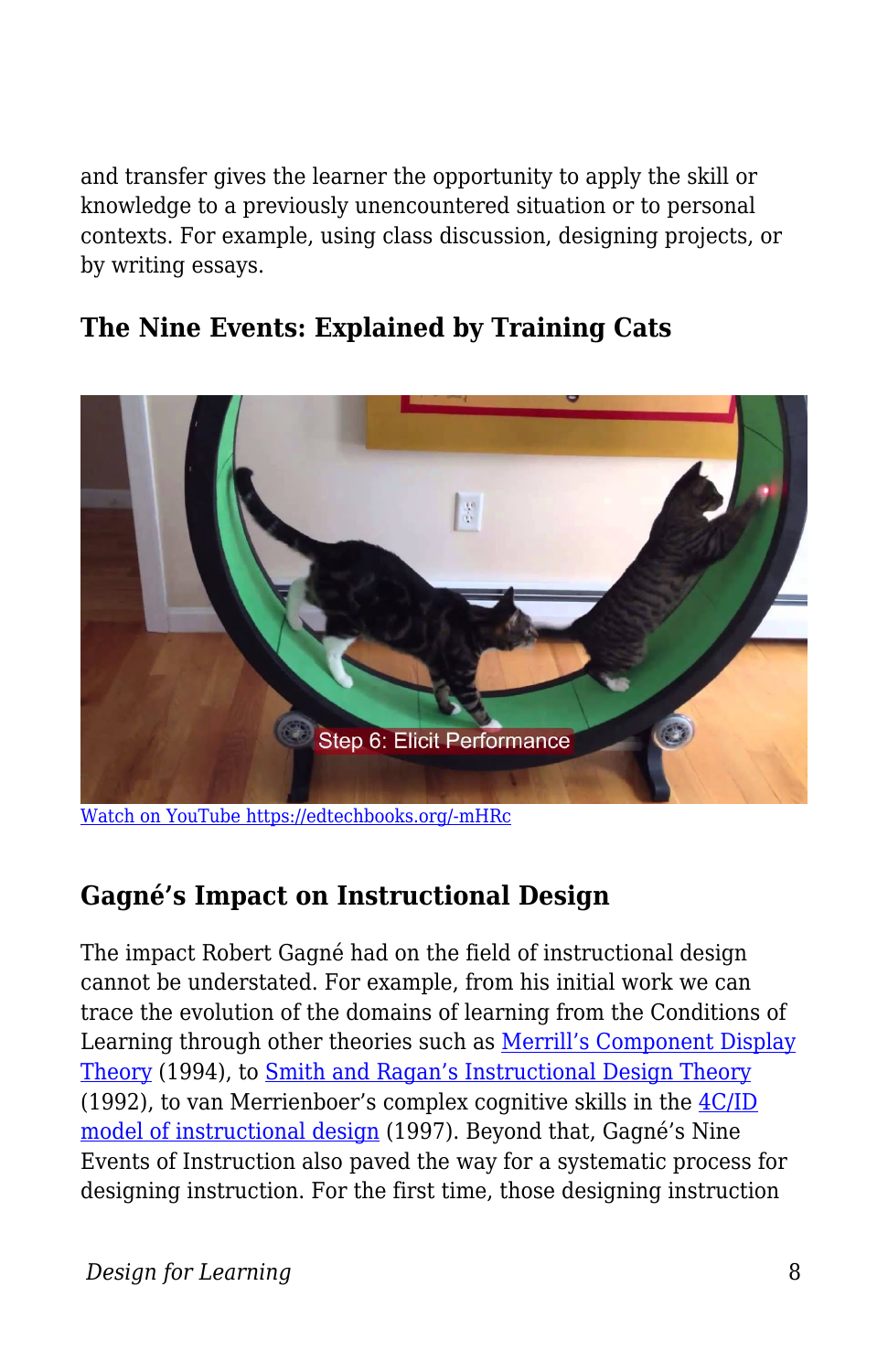had a process to follow, a blueprint. And almost 60 years later, Gagné's work still serves as the basic framework all instructional designers who use systematic processes follow.

# **ADDIE**

In 1965, the United States Air Force created their first major instructional system. By 1970, the system had grown into a full Five-Step Approach to designing instruction (US Air Force). The five steps for designing instruction were: Analyze system requirements; Define education training requirements; Develop objectives and tests; Plan, develop, and validate instruction; and Conduct and evaluate instruction. Reflexive within this circular model was feedback and intervention. This model gave way to the conceptual framework known as ADDIE, upon which the majority of subsequent systematic instructional design (ID) models are inherently based. It consists of five phases: Analysis, Design, Development, Implementation, and Evaluation (see Figure 3). Each of these phases builds on the previous phase to systematically identify and clarify an instructional problem, develop and implement a solution, and evaluate the effectiveness and efficiency of the solution. Additionally, evaluation occurs throughout the other phases to inform the design of the instruction.

#### **Figure 3**

*The ADDIE model*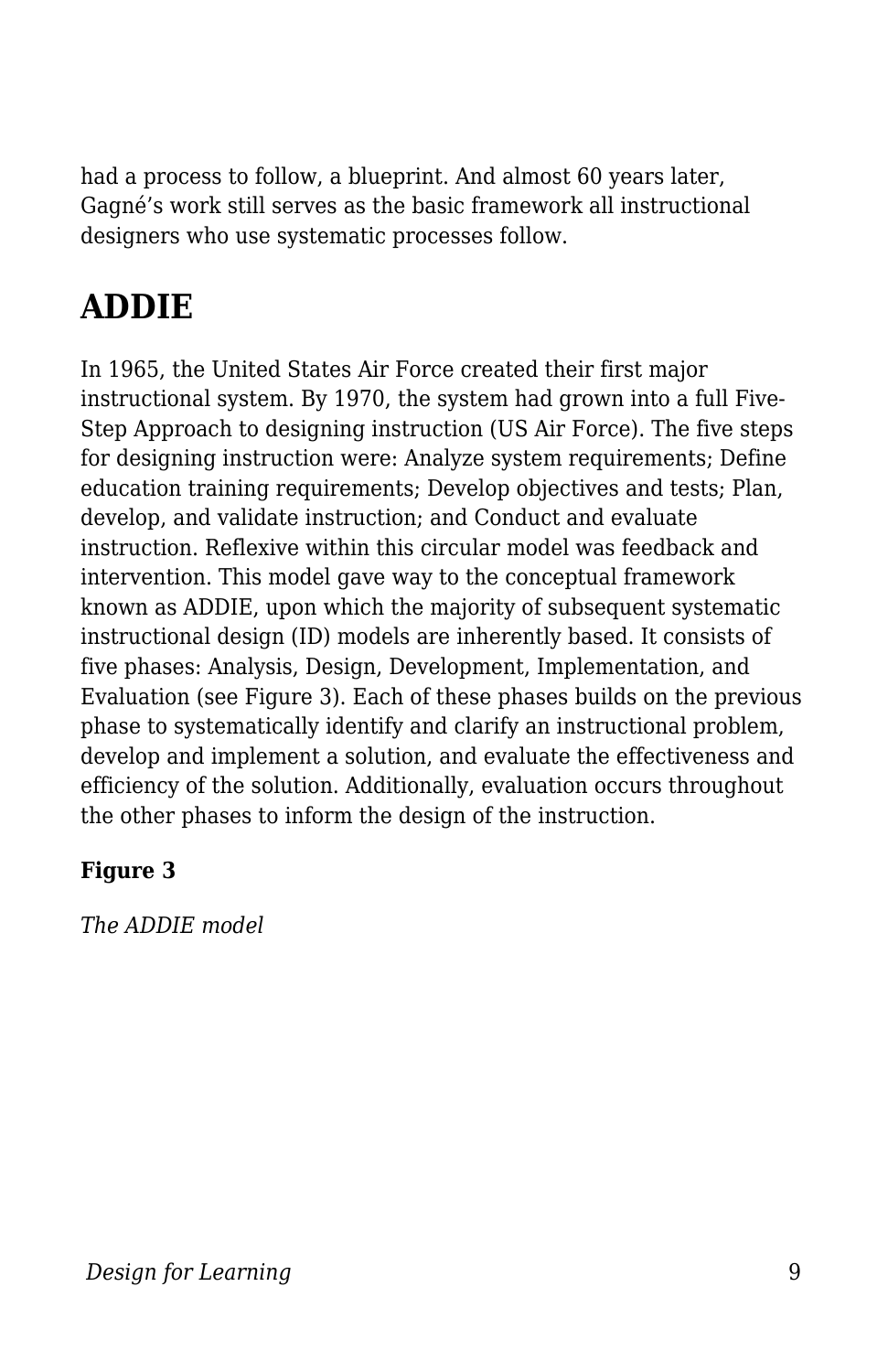

The systematic process of designing instruction begins with the analysis of a problem to determine whether instruction is a possible solution. The analysis phase includes analyzing the needs, tasks, and learners in order to clarify the problem, goals and objectives of the instruction, the learning environment, and learner characteristics. Based on the results of the analyses, the instructional designer clarifies the instructional problem and identifies the instructional goals and objectives. During the design phase, the instructional designer writes the learning objectives and chooses an ID model. The development phase consists of creating all instructional materials. Implementation is when the instruction is delivered to learners either in a formative or summative setting. The evaluation phase is reflexive with formative evaluation, which consists of ongoing feedback as the instruction is designed and developed, and summative evaluation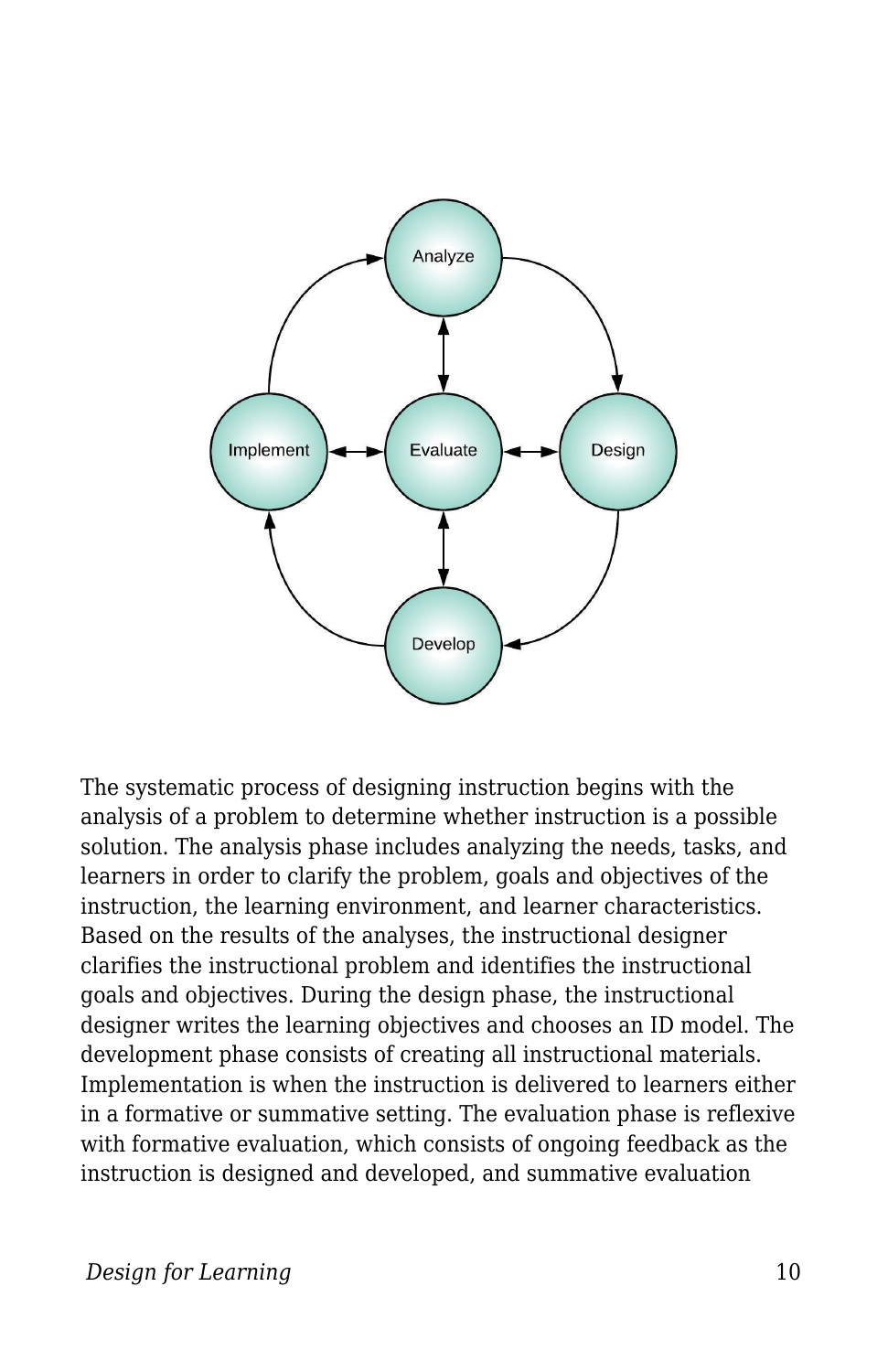consisting of the final evaluation after full implementation. These phases are discussed more in-depth in their respective chapters.

# **Dick and Carey Model**

Working from the conceptual framework of the ADDIE model and building upon a systematic approach to instruction like Gagné's Conditions of Learning, the Dick and Carey Model is one of many systematic instructional design processes. While each model may have its own individual process, they also have many characteristics in common such as attention to detail and precision. The Dick and Carey model is comprised of nine stages incorporating elements from previous design models as well as elements from behaviorism, cognitivism, and constructivism (see Figure 4). This model provides the designer with a process that incorporates flexibility and allows the designer to make appropriate adaptations for their particular situation.

#### **Figure 4**



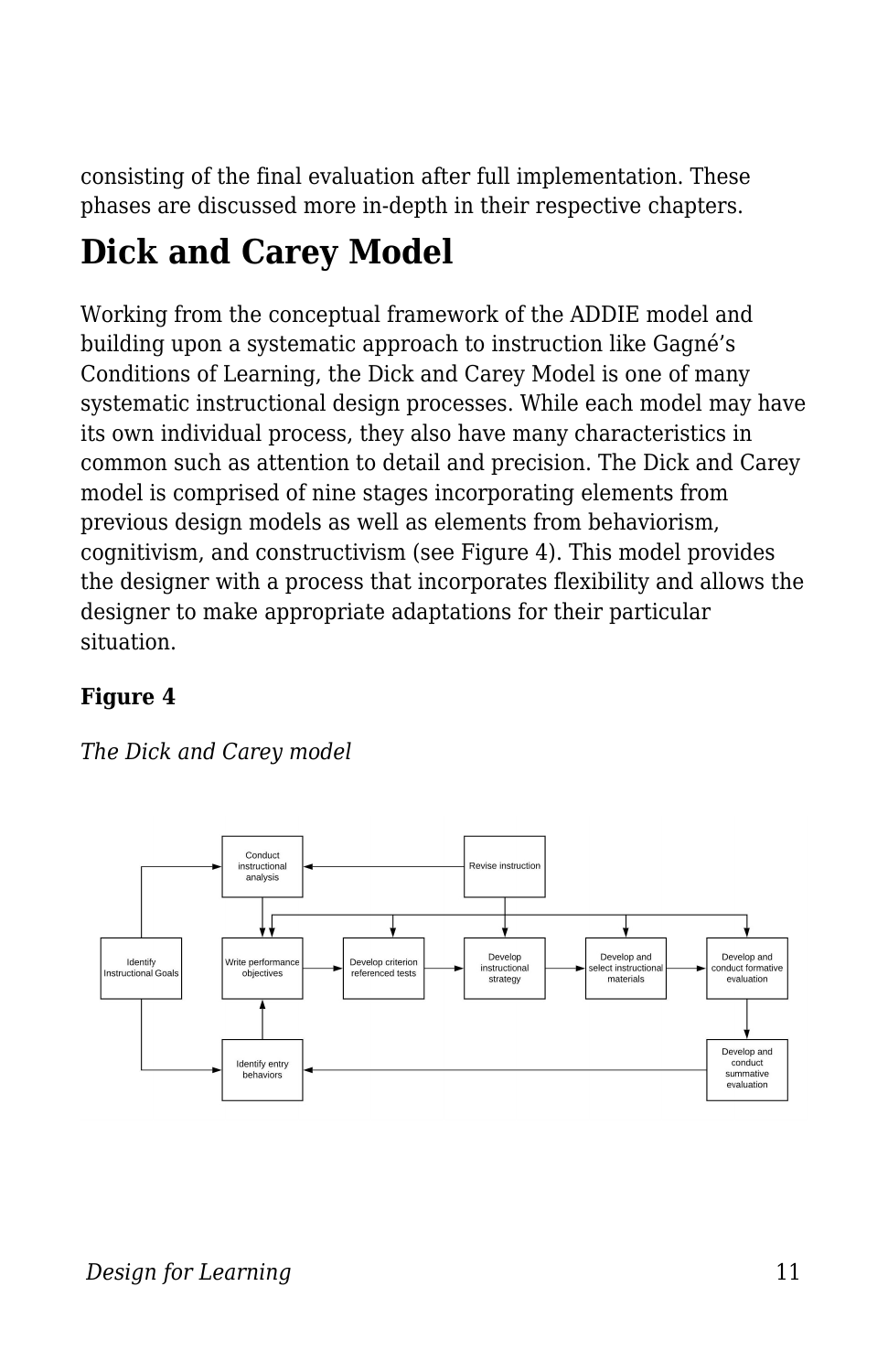### **Instructional Goals**

Instructional goals can be set using a variety of methods; however, the key is to determine whether instruction truly is the solution or if there are other factors that may be contributing to a performance issue. The designer's job is to sift through many points of data to get to the root of the problem. For example, employees in auto manufacturing may not be meeting company-defined benchmarks due to poor training, but it could also be due to poorly defined processes that take too much time to complete. In education, students may fall behind on benchmarks due to poor teaching, but it could be that teachers are required to cover too many topics and the students are not able to retain all of this information. To help gather this information, instructional designers perform a performance analysis and needs assessment.

**Performance analysis.** In a performance analysis, the designer will compare a desired performance outcome to the current performance level and identify a performance gap. This process involves reviewing data to identify the gap. Some designers will use a [SWOT \(strengths,](https://ctb.ku.edu/en/table-of-contents/assessment/assessing-community-needs-and-resources/swot-analysis/main) [weaknesses, opportunities, threats\) analysis](https://ctb.ku.edu/en/table-of-contents/assessment/assessing-community-needs-and-resources/swot-analysis/main) framework to help define this gap.

**Needs assessment.** In a needs assessment, the designer works to identify what the learners will need in order to bridge the identified performance gap. Some methods to help identify this gap can be performance data, including tests, observations, interviews, surveys, and even doing the work of the learner to help identify challenges or opportunities.

#### **Instructional Analysis**

Once goals have been established, it is important to map out the stepby-step process students will need in order to achieve these goals. In an instructional analysis it often helps to use a <u>[flow-chart](https://youtu.be/iJmcgQRk048)</u> to map out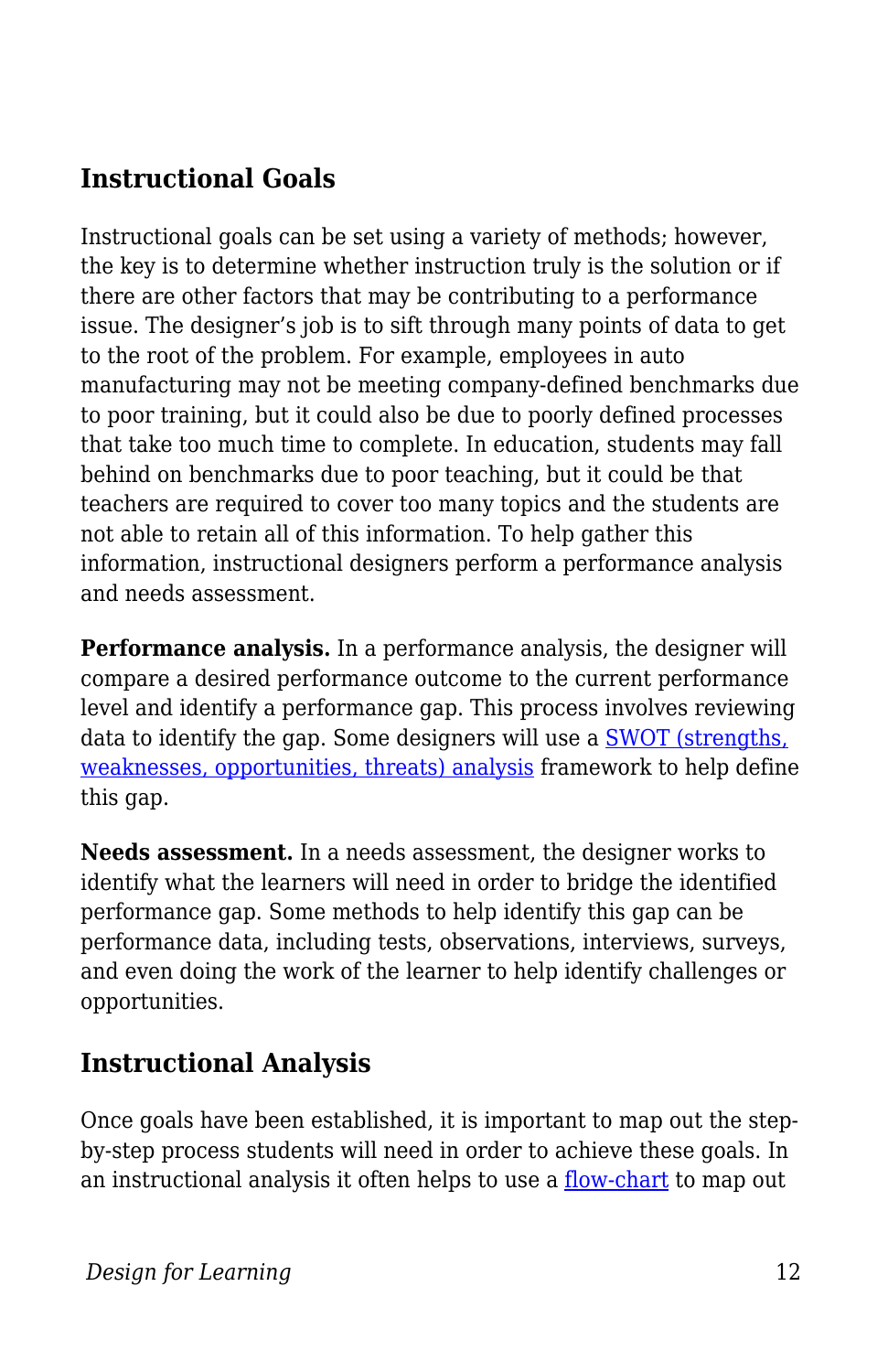each skill into its smallest step but also to identify any additional steps or skills, often called subordinate skills, that must be mastered before mastering the main skill.

#### **Entry Behaviors and Characteristics**

It is also essential to identify the behaviors and characteristics of the learner in order to provide the optimum learning experience. This involves determining what the learner already knows or can do—these are called entry skills. However, it is also important to gather information on their attitudes toward learning, their motivation for learning, education backgrounds, ability levels, and personal characteristics such as age or experience with technology.

### **Performance Objectives**

Performance objectives are what the learner will be able to do following instruction. While there are variations on how to write performance objectives, a general rule is to include a condition, a behavior, and a criterion. Many designers use [Bloom's Taxonomy](https://cft.vanderbilt.edu/guides-sub-pages/blooms-taxonomy/) or [Mager's ABCD model](https://youtu.be/6b9ahqnC8Xc) to help define measurable behaviors in their objectives. Ultimately, objectives should be specific and measurable.

### **Criterion-Referenced Test Items**

Criterion-referenced test items are used to measure the performance objectives. These items can be used on assessments such as pre- and post-tests as well as performance-based measures such as performance observations using rubrics or attitude changes.

### **Instructional Strategy**

When the assessment has been defined, the designer can work on mapping out an instructional strategy. The designer will need to review and sequence the content into a meaningful lesson. They will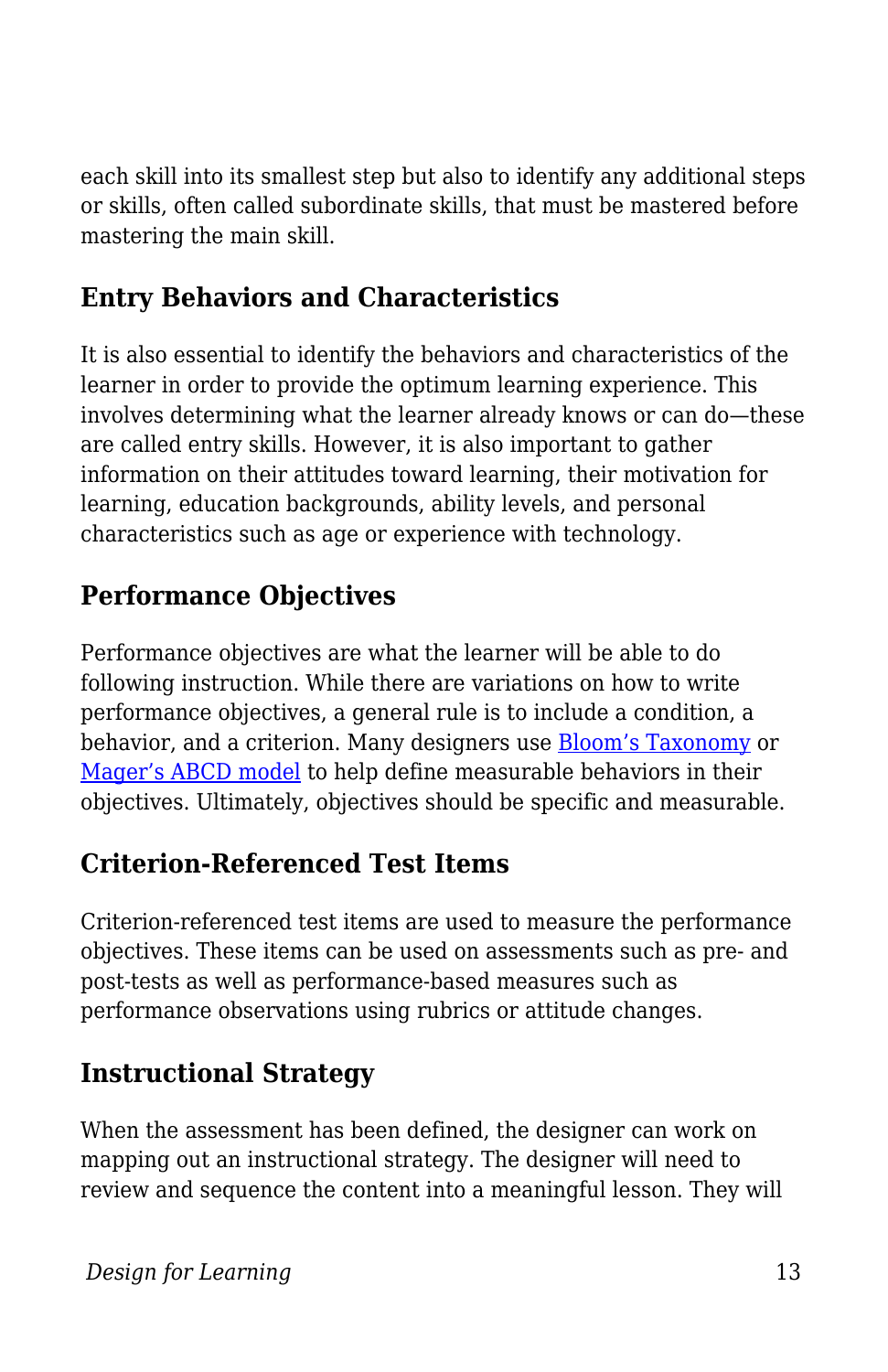also need to decide on the types of learning experiences and activities they want the learner to engage in. As described earlier in this chapter, Gagné's Nine Events of Instruction is one method for structuring a learning experience.

### **Instructional Materials**

Once the instructional framework is developed, appropriate materials are created. This can include using existing print or media materials or creating new materials. This should be an iterative process, gathering feedback and making improvements. Some designers will provide rough draft outlines to graphic or multimedia designers for development.

### **Formative Evaluation**

As mentioned previously, formative evaluation is used to help a designer measure the effectiveness of their instructional strategy and materials. The designer will work with individuals and groups to review the instruction and identify weaknesses and/or gaps. The materials are revised based on this input to make sure the instruction is appropriate and clear for the learners.

### **Summative Evaluation**

Finally, the instruction is reviewed by experts and field-tested. The objective is to ensure that the instruction targets the necessary skills defined in the instructional analysis and produces the desired results in the field.

# **Conclusion**

The study of instructional design is eclectic and full of history. From its roots in cognitive psychology and the training of troops in World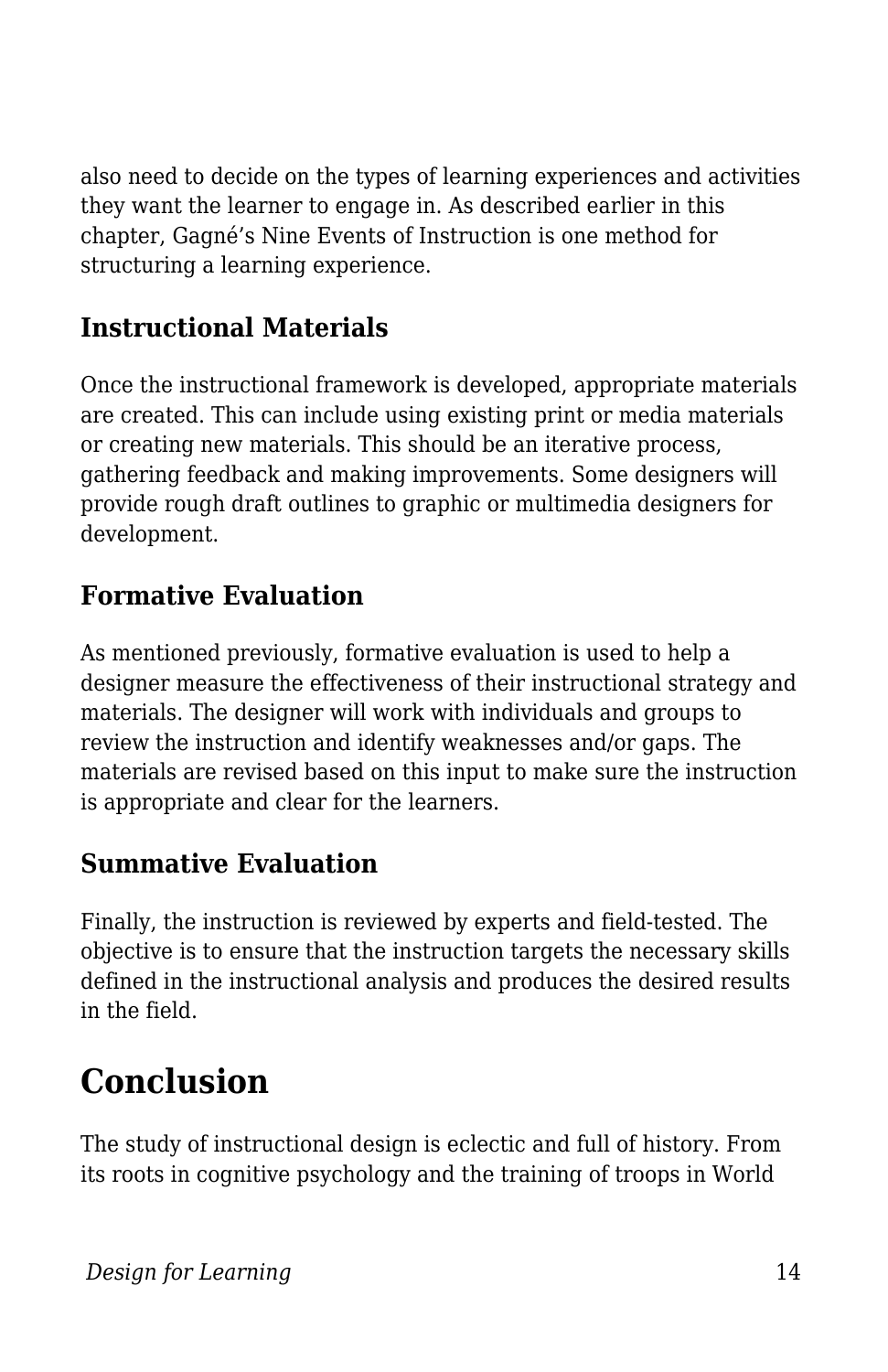War II to the rise of the systematic instructional design models, researchers have worked to provide those designing instruction a process by which not only could they create meaningful instruction more quickly, but also to consider the diversity of learners and learning contexts as well as the difference in the types of content to be learned.

If a student of instructional design looks critically at the models and theories in the field, it is not very hard to trace the continuing influence of these early researchers into today's current practices. For example, Gagné's domains of learning influenced [Merrill's Component](https://mdavidmerrill.wordpress.com/publications/Component%20Display%20Theory/) [Display Theory](https://mdavidmerrill.wordpress.com/publications/Component%20Display%20Theory/) (Merrill, 1983), as Merrill had similar categories of learning, but gave them different names. However, the idea that all content falls into one distinct domain of learning shifted with the research of [van Merrienboer](https://www.4cid.org/about-4cid) (1997) who wrote about complex cognitive skills that have aspects of multiple domains. The same can be said of the systematic instructional design models. The Conditions of Learning led to the Air Force model (Department of the Air Force, 1993) and the ADDIE framework. The ADDIE framework gave way to other instructional design models like the Smith and Ragan (1992); [ASSURE](https://educationaltechnology.net/assure-instructional-design-model/) (Heinich, Molenda, Russell, and Smaldino, and 2001); and the [Morrison, Ross, and Kemp](https://educationaltechnology.net/kemp-design-model/) (2012). Most recently, David Merrill (2002) distilled the similarities in each model down to what he termed the ["First Principles of Instruction](https://www.youtube.com/watch?v=OReU2n1RyqY)," a model that encompasses all the others and provides a new framework for designing problem-based instruction.

The influence of Robert Gagné and the systematic instructional design models on the field of instructional design is clear. What was new in the 1950s and 1960s is now accepted unilaterally and generally implemented: not all instruction is equal; there are different domains of learning and each should be presented and assessed appropriately; and an intentional design process should lead to more effective and efficient instruction.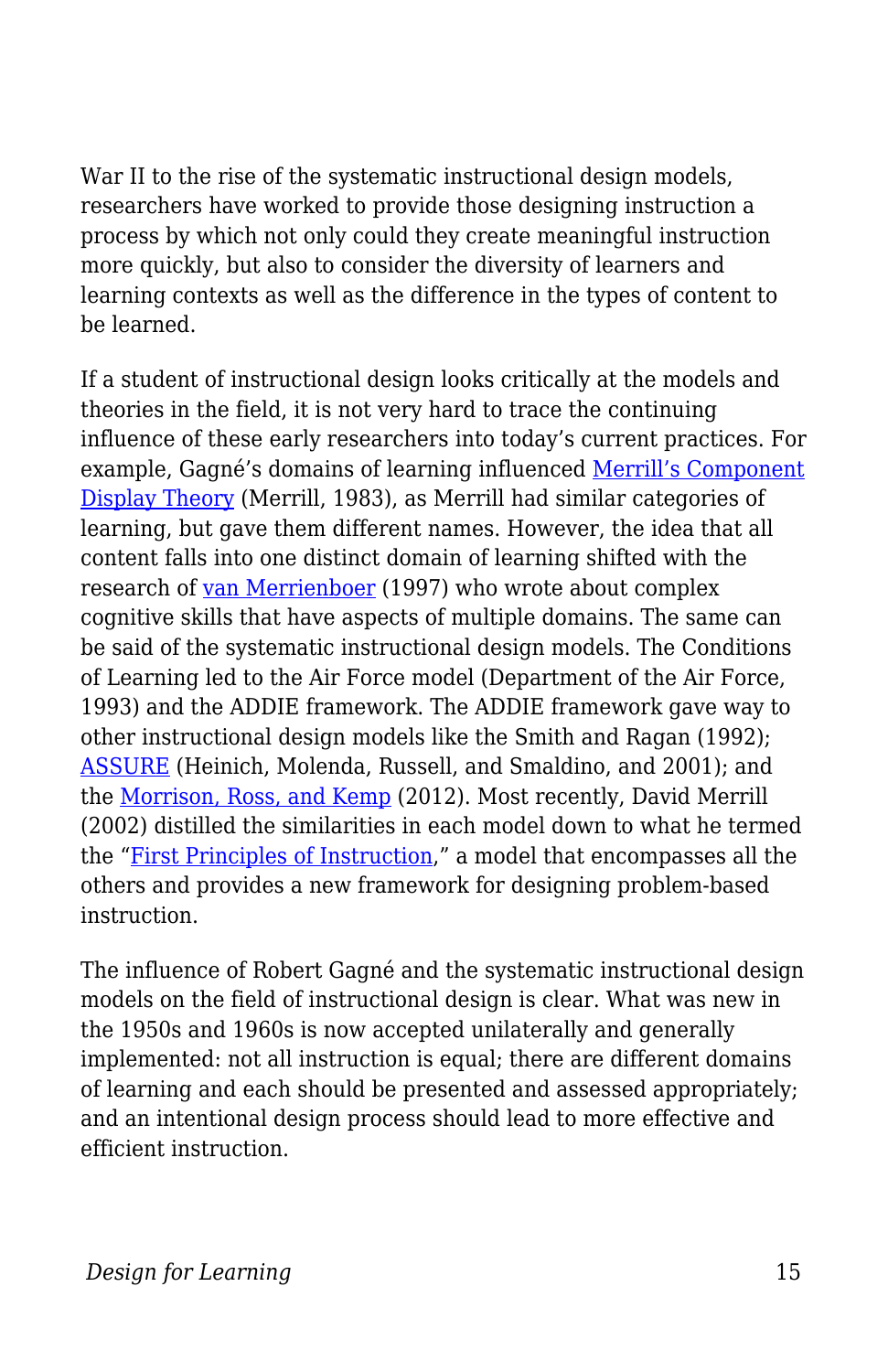#### **Application Exercises**

- 1. Consider the different ID models in this chapter. What are the benefits of using these processes? What are the challenges with using these processes?
- 2. Compare and contrast the ID models in this chapter. How might the differences in each model impact the overall design process?
- 3. Consider instruction you have participated in at school, work, or in the community. Describe how you would apply Gagne's Nine Events of Instruction to improve that instruction.
- 4. You have been asked to design instruction for a large company on their new telephone system. Use either ADDIE or the Dick and Carey Model to describe the steps you would take to provide this instruction. Be specific and use the language of the model to frame your discussion.

# **References**

- Bloom, B.S. (Ed.) (1956). Taxonomy of Educational Objectives. New York: Longmans, Green.
- Bruner, J. (1961). The process of education. Cambridge: Harvard University Press.
- Dick, W., & Carey, L. (1996). The systematic design of instruction, 4th edition. New York: Harper Collins College Publishers.
- Gagné, R.M. (1965). The conditions of learning. New York: Holt, Reinhart & Winston.
- Glaser, R. (1962). Psychology and Instructional Technology. Training Research and Education. Glaser, R. (ed). Pittsburgh: University of Pittsburgh Press.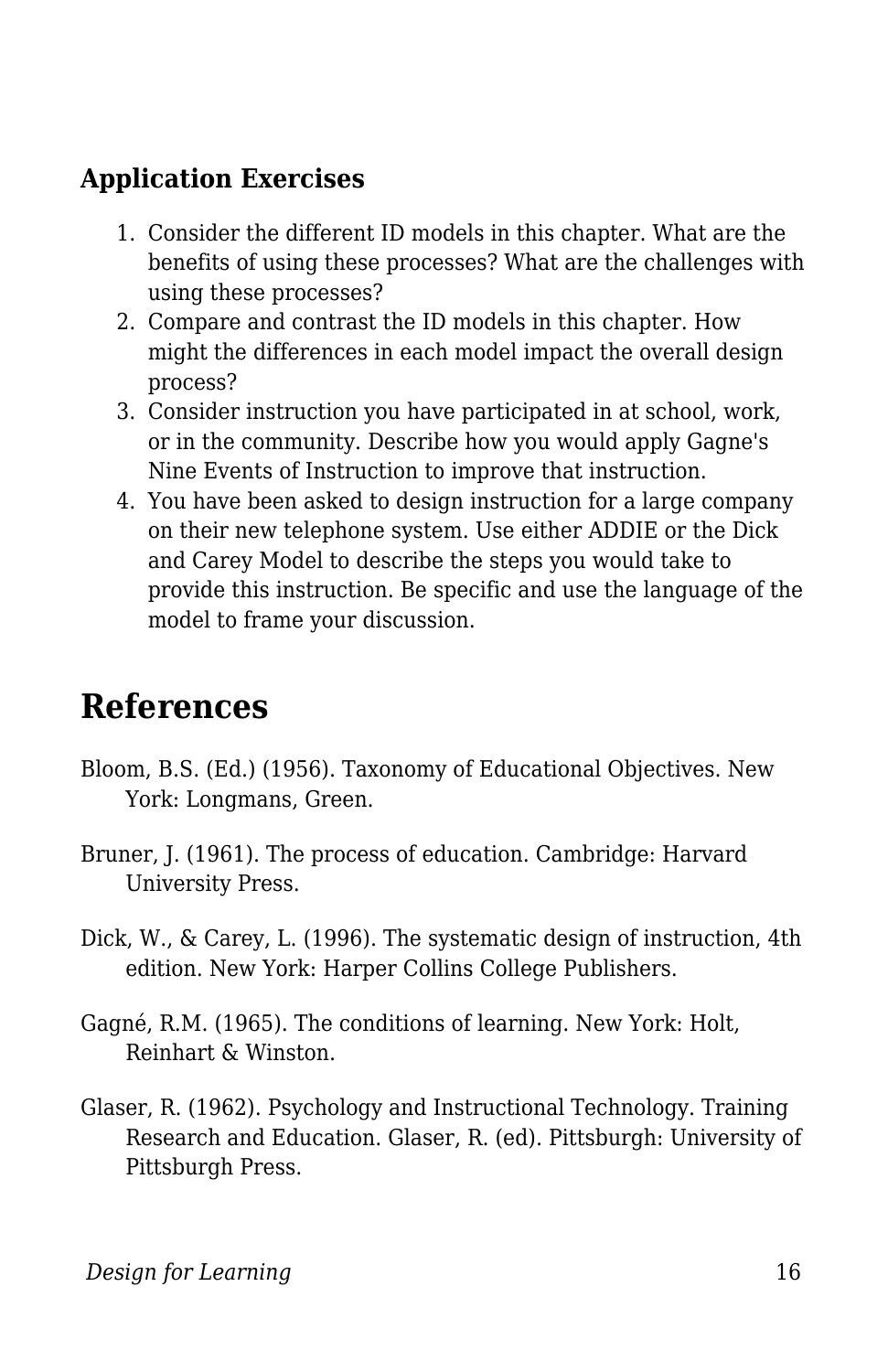- Heinich, R., Molenda, M., Russell, J. D., & Smaldino, S. E. (2001). Instructional media and technologies for learning (7th ed.), Englewood Cliffs, NJ: Prentice Hall.
- Mager, R.F. (1962). Preparing objectives for programmed instruction. Pitman Learning.
- Merrill, M. D. (1983). Component display theory. In C. M. Reigeluth (Eds), Instructional-design theories and models: An overview of their current status (pp. 282-333). New Jersey: Lawrence Earlbaum Associates, Inc.
- Merrill, M.D. (1994). The descriptive component display theory. In M.D. Merrill, Instructional design theory (pp. 111-157). Educational Technology Publications.
- Merrill, M. D. (2002). First Principles of Instruction. Educational Technology Research and Development. 50(3), 43-59.
- Skinner, B F. (1959). Teaching Machines. In A. A. Lumsdine & R. Glaser (Ed.) Teaching Machines and Programmed Learning. Washington, D.C.: National Education Association. Pp. 137-158.
- Smith, P.L. & Ragan, T.R. (1992). Instructional Design. New York: Wiley.
- U.S. Air Force. (1970). Instructional System Development. AFM 50-2. Washington DC: U.S. Government Printing Office.
- Department of the Air Force. (1993). Manual 36-2234 Instructional System Development.
- Van Merrienboer, J.G. (1997). Training complex cognitive skills: A four-component instructional design model for technical training. Educational Technology Publications.